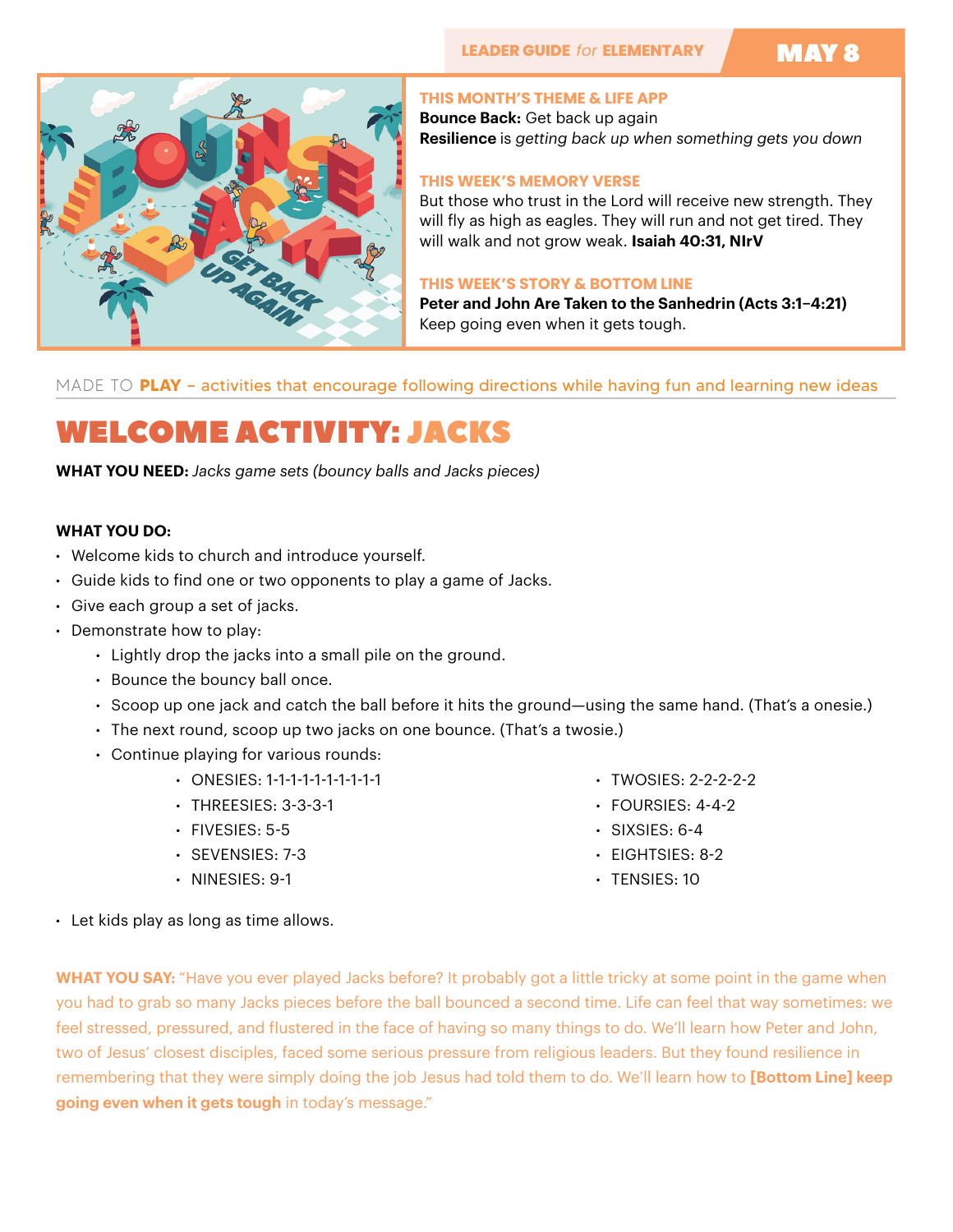# MAY 8



#### **THIS MONTH'S THEME & LIFE APP**

**Bounce Back:** Get back up again **Resilience** is *getting back up when something gets you down*

### **THIS WEEK'S MEMORY VERSE**

But those who trust in the Lord will receive new strength. They will fly as high as eagles. They will run and not get tired. They will walk and not grow weak. **Isaiah 40:31, NIrV**

#### **THIS WEEK'S STORY & BOTTOM LINE**

**Peter and John Are Taken to the Sanhedrin (Acts 3:1–4:21)**  Keep going even when it gets tough.

MADE TO **MOVE** - activities that appeal to kinesthetic and rhythmic learners

# REVIEW ACTIVITY: CATCH AND ANSWER

**WHAT YOU NEED:** *Knobby ball/dog toy, question/answer activity page*

### **WHAT YOU DO:**

- Gather your group together in a wide circle and show them the ball.
- Explain that everyone should remain in their spot while you'll toss the ball up in the middle of the group.
- Whoever the ball bounces toward (and whoever catches the ball or comes closest) will then have a chance to answer a question from below. Discourage kids from cutting in front of others (i.e. stay in their place).
- That person can then toss the ball into the middle to proceed to the next round of play.
- Award Kids Cash to those who answer correctly.
- **• QUESTIONS:** 
	- When Peter and John came to the Temple, what did the man ask them for? (money)
	- What did Peter do INSTEAD of giving the man money? (healed him)
	- Peter spoke to the crowd about Jesus and many people believed. How did this make the religious leaders feel? (angry)
	- What did the religious leaders do? (had Peter and John arrested)
	- The religious leaders asked Peter and John how they were able to heal the man. What did Peter answer? (Holy Spirit/God/Jesus)
	- What order did the religious leaders give Peter and John? (don't speak or teach at all about Jesus)
	- Did Peter and John agree to stop talking about Jesus? (No, they said that they must keep teaching about what they had seen and heard.)
	- What did the religious leaders decide to do after that? (let Peter and John go)
	- When Peter and John were told to stop talking about Jesus, they could have decided to just go home. But they didn't. Why? How could they keep going? (They knew that Jesus was alive, that God was with them, and that He had sent the Holy Spirit to help them.)
	- Today we learned to keep going when what? (it gets tough)

**WHAT YOU SAY:** "Peter and John kept going, even after being arrested, even after the religious leaders told them to stop, even when they didn't know how things would turn out. Peter and John bounced back. They moved forward. They kept preaching and telling others about Jesus because they KNEW what they had seen. They knew that Jesus was who He said He was and that He did what He said He would do.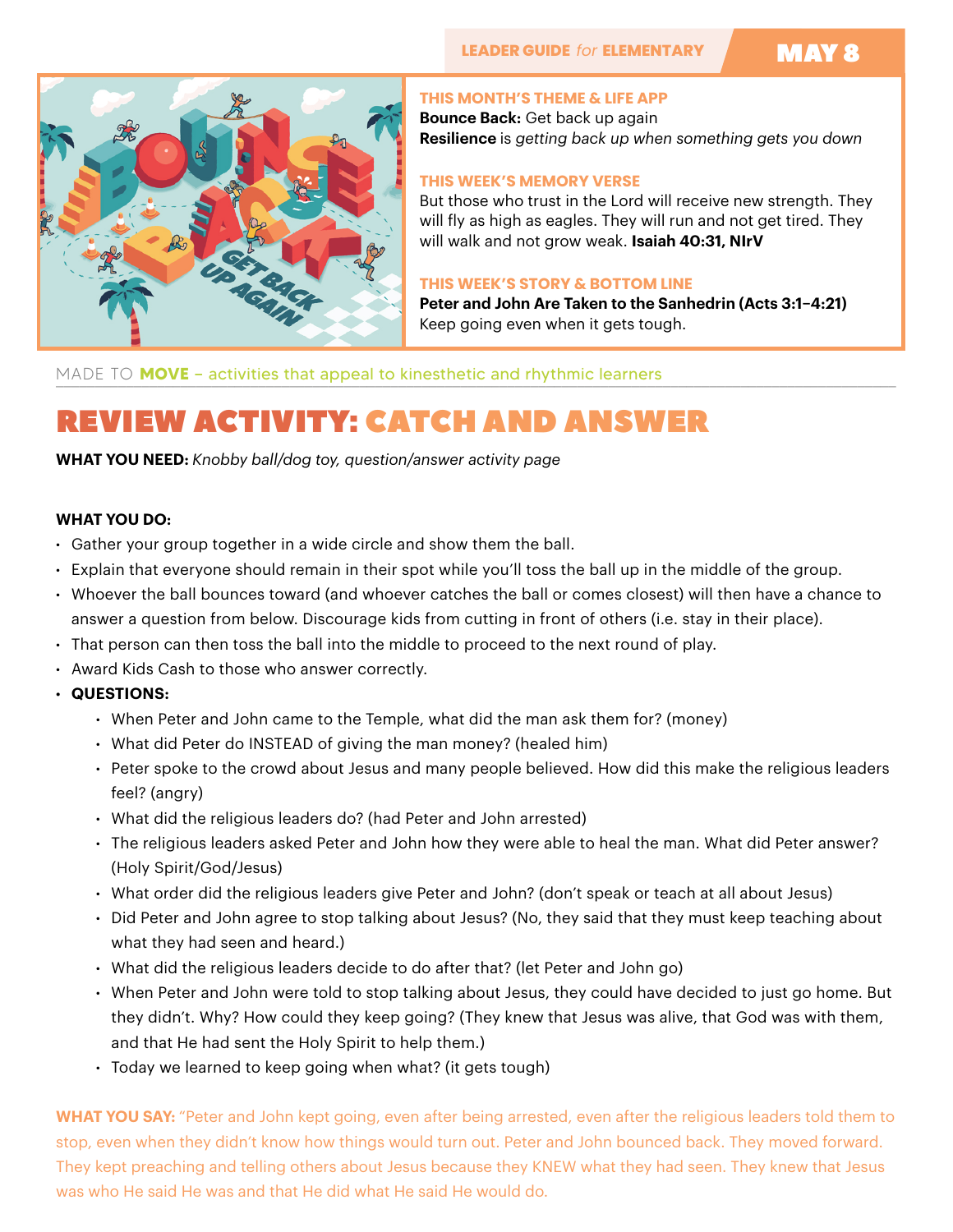"They wanted everyone to know about Jesus, and they knew the BEST way to make sure that happened was to tell people about Him. God gave them power to heal the man so everyone could see how powerful God is. And as a result, over 5000 people quickly joined the new church. Even when things were scary and hard, Peter and John kept going. And we can, too. We can keep doing the right thing. We can keep following and trusting God. We can **[Bottom Line] keep going even when it gets tough!"** 

MADE TO **EXPLORE** - activities that engage investigative learners through sensory and scientific play

# REVIEW ACTIVITY: JESUS THE CORNERSTONE

**WHAT YOU NEED:** *Wedged wood blocks, Bibles*

## **WHAT YOU DO:**

- Invite kids to look up Acts 4:8-13 and call on kids to take turns reading aloud.
- Point out how the disciples had gotten their strength and courage (i.e. resilience) by leaning on what they knew about Jesus and their friendship with him.
- Point out verse 11 where Peter quotes Psalm 118:22 Jesus is 'the stone you builders rejected, which has become the cornerstone.'
- Explain that Peter is saying that Jesus holds everything together between God and people just as a cornerstone (in architecture) holds together structures.
- Invite the kids to experiment with building an arch bridge using the wedged wooden blocks.
	- *• Note the pieces with grips should be used as base pieces to avoid sliding on the table.*

**WHAT YOU SAY:** "John and Peter were facing tough questions and dificult circumstances, but Peter was able to share how Jesus had made such a difference in their lives. They were able to 'bounce back' from the challenges of the religious leaders because they knew Jesus was the most important figure in history! He's like the cornerstone used the finish the building of an archway: Jesus completes bridging the gap between God and people. That's also why Peter says, in verse 12, that salvation is found in no one else besides Jesus. Let's remember this important truth about Jesus as we **[Bottom Line] keep going even when it gets tough!"**

MADE TO **MOVE** - activities that appeal to kinesthetic and rhythmic learners

# VERSE ACTIVITY: KEEP GOING VERSE

# **WHAT YOU NEED:** *Foam dice, Bibles*

### **WHAT YOU DO:**

- Have a volunteer open the Bible to Isaiah 40:31. Say the verse together for review.
- Guide kids to stand together in your group's space.
- Invite kids to roll the foam die and refer to the list of exercises to do while someone says the verse out loud.
- Challenge the group to hold that position or maintain that exercise while the verse is being read. Encourage them to keep going until the end of the verse.
- Repeat and let someone else roll the die, calling out a different exercise for each round.
- Continue for as many rounds as time allows.